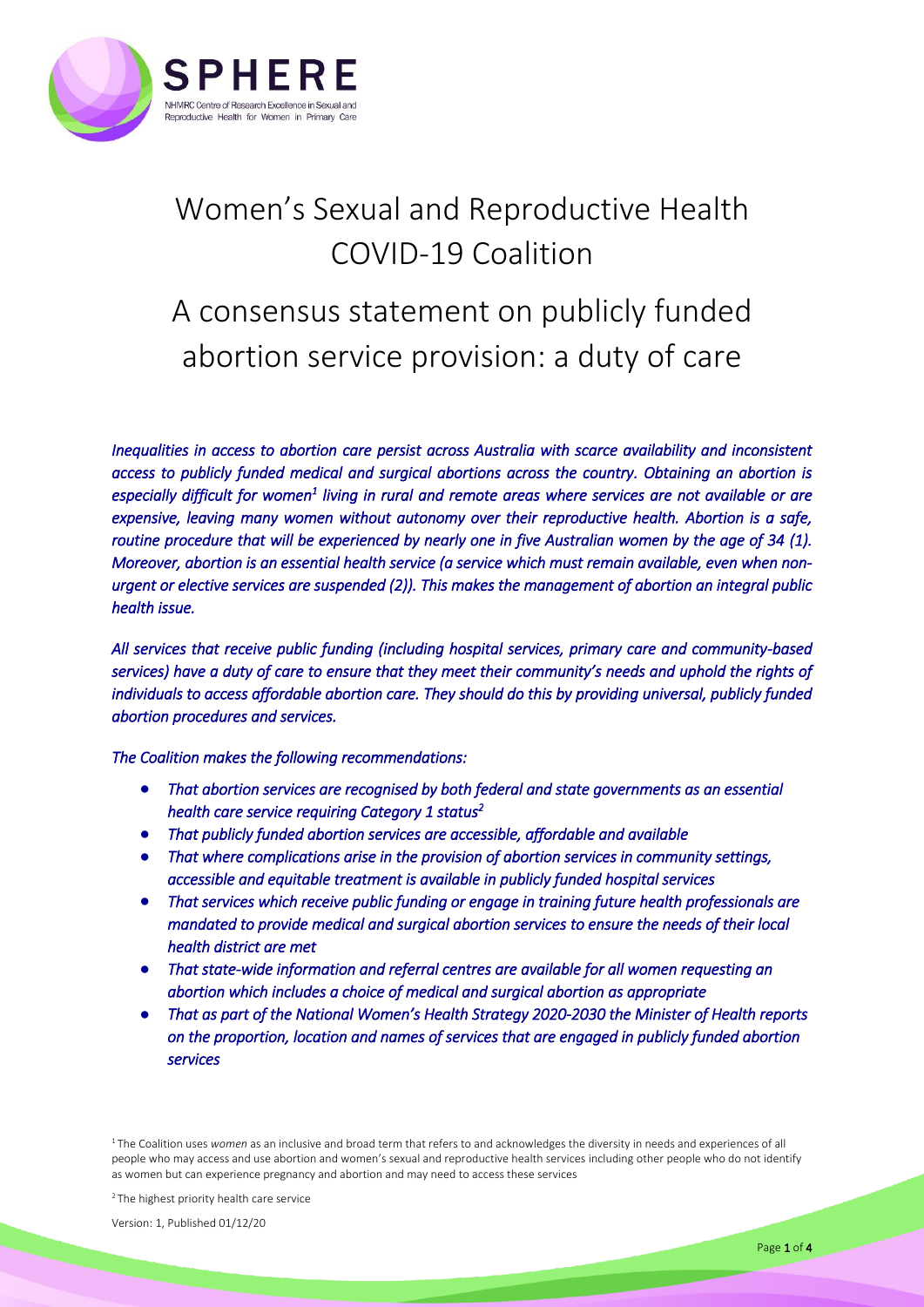

# **Barriers to abortion care in Australia**

Access to abortion is a reproductive right and thus should be readily accessible and affordable to all women. It is also a key objective of the National Women's Health Strategy which seeks to ensure pathways to care are strengthened particularly for women in rural and remote areas (3). Expanding access to government-funded health services that offer SRH care is important (3). At present, however, there are a range of barriers to equitable access to abortion care in Australia:

- A lack of abortion providers, particularly in rural and remote areas,
- Patient concerns regarding confidentiality,
- Lack of affordable or no cost services (4-9),
- Inconsistency of abortion laws across the jurisdictions,
- Conscientious objection by health care practitioners and pharmacists impeding timely care
- Inconsistencies in public hospital provision including lack of access or very limited availability in many parts of Australia (10)
- Extensive travel time and large out-of-pocket fees where access is limited to private services, often located in metropolitan centres (5, 10),
- Very limited community provision of early medical abortion with only 2,317 GPs currently registered as medical abortion prescribers (as of August 2020; 11)
- Lack of a publicly visible list of abortion care providers in most jurisdictions (12,13),
- Abortion stigma acting as a barrier to women seeking an abortion and to health practitioners providing care (14).
- Shortage of trained abortion care health service providers, and limited access to training opportunities

# **Supporting choice through public hospital abortion provision and where public services are provided**

Publicly funded services, whether in the community, primary care or hospital setting, have a duty of care to provide appropriate and equitable abortion care to all women requiring these services. Offering a choice of abortion method is an important component of high-quality abortion care (15, 16), and many women when given the option will state a preference for either surgical abortion or medical abortion (17-19). Decisions are influenced by issues of costs and side effects (17,19,20) and it is therefore essential to ensure patients are aware of these considerations in addition to ensuring that cost and accessibility issues do not constrain choice.

Access to surgical abortion in a hospital should be available to all who choose it and are the only option for women who present over 9 weeks' gestation or who have medical contraindications to a medical abortion. Many public hospitals do not provide abortion services as it is not an explicit expectation under their service agreement, and many faith-based private hospitals prohibit abortion provision (22). Hospitals have also been known to turn away women presenting for medical assistance following early medical abortion (21), or selectively referring patients to community-based services where the person may not receive publicly funded care.

<sup>1</sup>The Coalition uses women as an inclusive and broad term that refers to and acknowledges the diversity in needs and experiences of all people who may access and use abortion and women's sexual and reproductive health services including other people who do not identify as women but can experience pregnancy and abortion and may need to access these services

<sup>2</sup> The highest priority health care service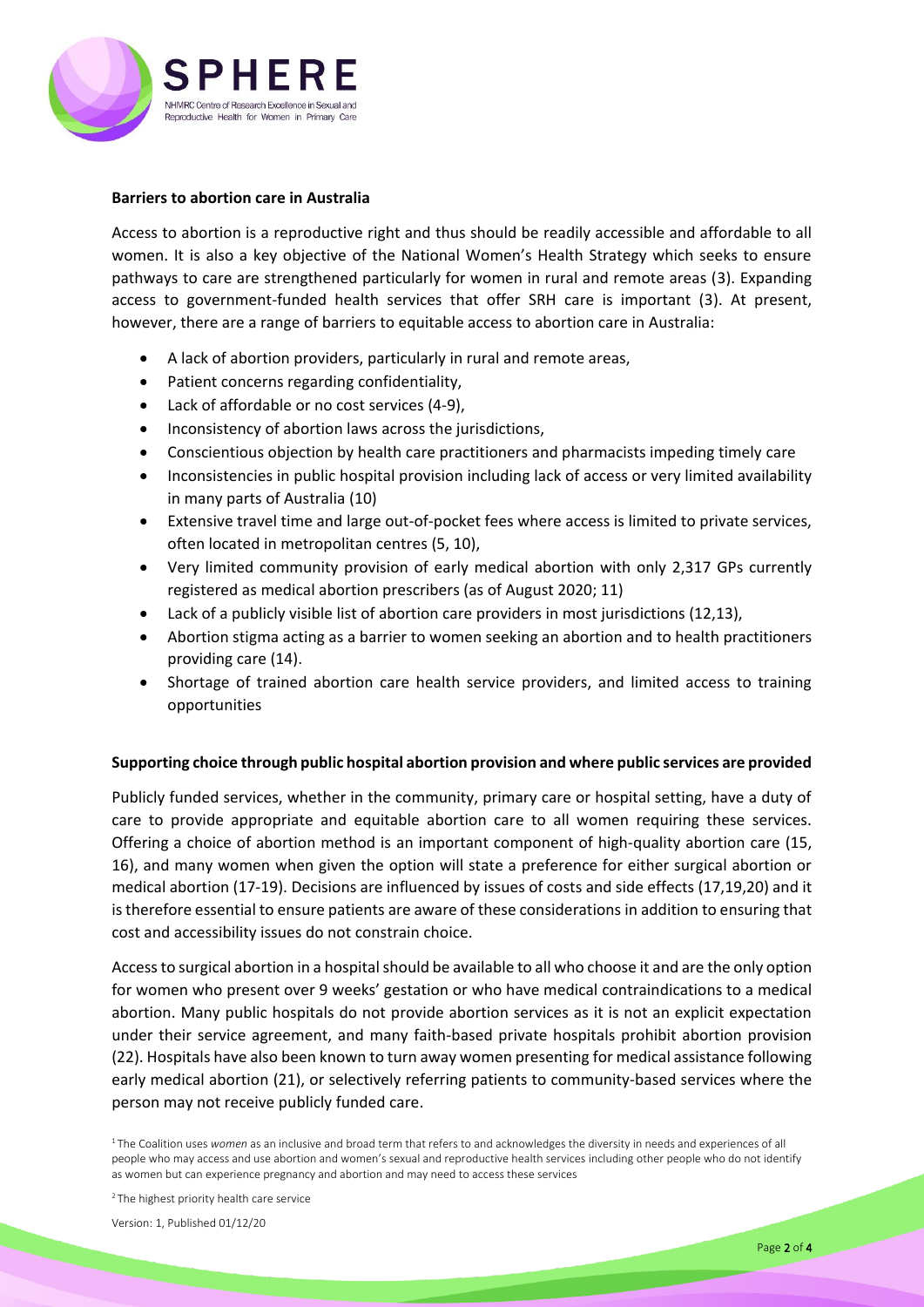

## **Ensuring training opportunities for our future workforce**

The lack of abortion provision in publicly funded settings has implications for health care professional training for nurses, pharmacists, medical students and doctors, including future GPs and gynaecologists who may never be exposed to this area of medicine (23). There is now a shortage in skilled practitioners, particularly to manage complex cases (22). This means that the future delivery of abortion services and the capacity of the health care workforce to meet demand is precarious. It is vital therefore that abortion care be provided in publicly funded settings where health care practitioners train and that it is integrated into training programs for health practitioners (eg into the RANZCOG Fellowship and Diplomate curriculum, RACGP training program as well as pharmacy and nursing training.

## **Holding publicly funded services to account**

The National Women's Health Strategy 2020-2030 explicitly aims to enable women and girls to have access to services that meet their health care needs. A key outcome of this must be public provision of abortion services ensuring that women are able to access abortion care within their local communities. Each local health/hospital region should therefore be mandated to both provide public hospital abortion services and report on their availability in order to deliver equity of access for all women in Australia.

## **REFERENCES**

- 1. Taft AJ, Shankar M, Black KI, Mazza D, Hussainy S, Lucke JC. Unintended and unwanted pregnancy in Australia: a cross‐sectional, national random telephone survey of prevalence and outcomes. Medical Journal of Australia. 2018;209(9):407-
- 2. RANZCOG.COVID-19 Access to Reproductive Health Services. Updated 8 April 2020 [https://ranzcog.edu.au/news/covid-19-access-to-reproductive-health-services.](https://ranzcog.edu.au/news/covid-19-access-to-reproductive-health-services) Accessed 18/11/20
- 3. Department of Health Commonwealth of Australia. National Women's Health Strategy: 2020- 2030: The National Women's Health Strategy aims to improve the health and wellbeing of all women and girls in Australia. Canberra,2019 [Available from: [https://www1.health.gov.au/internet/main/publishing.nsf/Content/national-womens-health](https://www1.health.gov.au/internet/main/publishing.nsf/Content/national-womens-health-strategy-2020-2030)[strategy-2020-2030.](https://www1.health.gov.au/internet/main/publishing.nsf/Content/national-womens-health-strategy-2020-2030)
- 4. LaRoche KJ, Wynn LL, Foster AM. "We've got rights and yet we don't have access": Exploring patient experiences accessing medication abortion in Australia. Contraception. 2020;101(4):256- 60.
- 5. Doran F, M., Hornibrook J. Barriers around access to abortion experienced by rural women in New South Wales, Australia. Rural and remote health. 2016;16(1):3538.
- 6. Belton S, McQueen G, Ali E. Impact of legislative change on waiting time for women accessing surgical abortion services in a rural hospital in the Northern Territory. Australian and New Zealand Journal of Obstetrics and Gynaecology. 2020(3):459.
- 7. Mazza D, Burton G, Wilson S, Boulton E, Fairweather J, Black KI. Medical abortion. Australian Journal of General Practice. 2020;49(6):324-30.

<sup>1</sup>The Coalition uses women as an inclusive and broad term that refers to and acknowledges the diversity in needs and experiences of all people who may access and use abortion and women's sexual and reproductive health services including other people who do not identify as women but can experience pregnancy and abortion and may need to access these services

2 The highest priority health care service